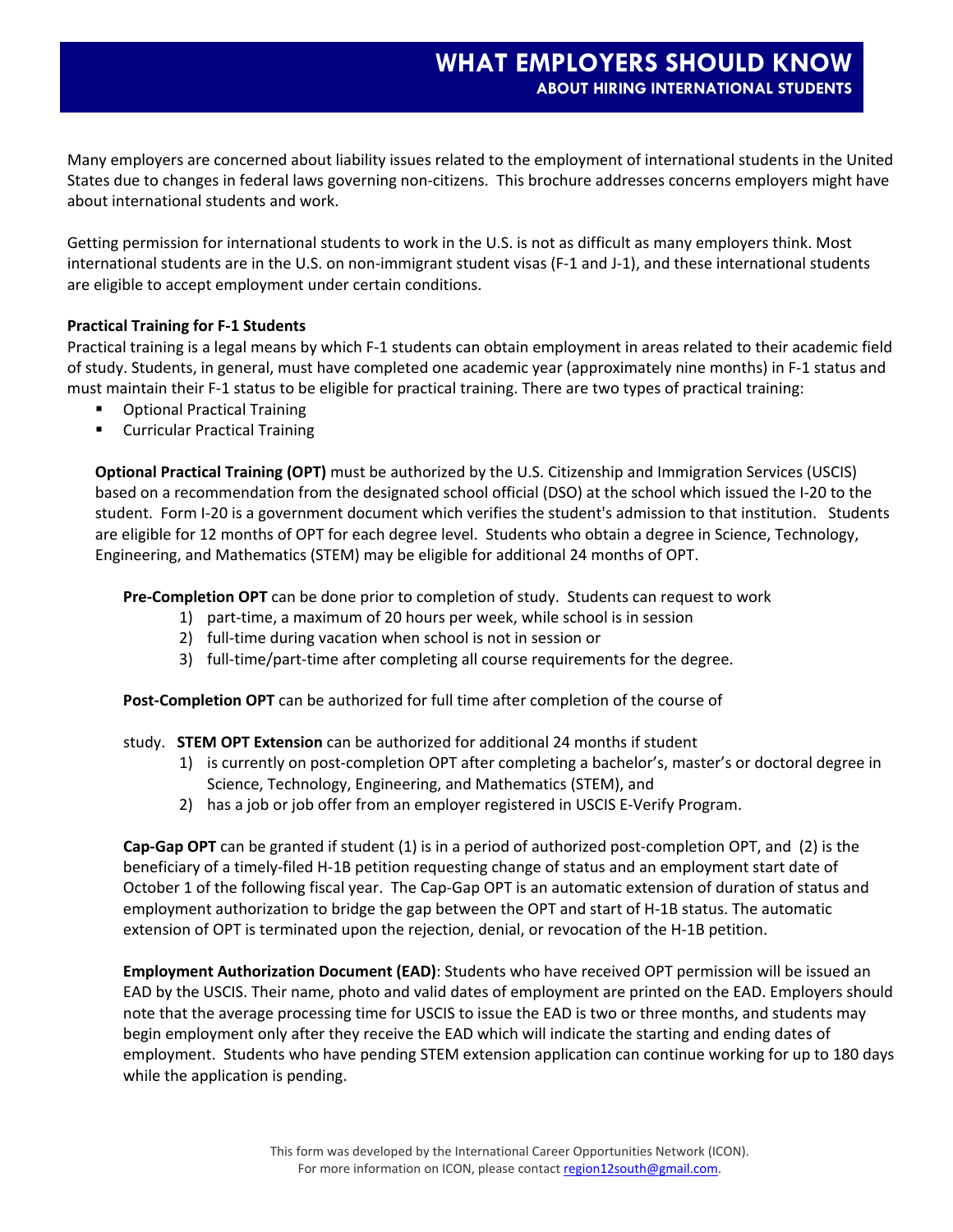**Curricular Practical Training (CPT)** may be authorized by the institution (NOT by USCIS) for F‐1 students participating in curricular-related employment such as cooperative education, work study, practicum and internship programs. Authorization is indicated on page 3 of the I‐20 and includes the name of the company, beginning and ending date, and signature of the designated school official (DSO). Since each institution has different policies related to curricular-related employment, students should speak to the DSO at their institution. Processing time for the authorization of CPT varies at each institution. International students on F‐1 visas are eligible for both CPT before finishing their studies, as well as 12 months of OPT. However, students who work full‐ time on CPT for one year or more are not eligible for OPT.

## **Academic Training for J‐1 Students**

International students on J‐1 visas are eligible for up to 18 months of work authorization, called academic training. Post-doctoral students may apply for additional 18 months of Academic Training. Some J-1 program participants are also allowed to work part‐time during the academic program. Academic Training is granted in the form of a letter by the Responsible Officer (RO) or Alternate Responsible Officer (ARO). Students should consult with the RO or ARO at their institution.

# **Minimal Paperwork for the Employer**

Fortunately, there is little paperwork for an employer who hires F‐1 or J‐1 students. All paperwork is handled by the students, the school, and USCIS (for OPT).

# **Continuing Employment after the Practical/Academic Training Period**

Federal regulations require that employment terminate at the conclusion of the authorized practical or academic training. However, students on an F‐1 visa, or students on a J‐1 visa who are not subject to a two‐year home residency requirement, may continue to be employed, if they receive approval for a change in visa category‐usually to H‐1B. Students must have a minimum of a bachelor's degree in order to qualify for H‐1B status.

Individuals may work in the U.S. for a maximum of six years under an H‐1B visa. This visa is valid only for employment with the company that petitioned for them. They must re-apply to the USCIS if they wish to change employers. As soon as the initial job offer is made, they should petition for an H‐1B visa if employment is likely to extend beyond the practical training period.

## **What about Taxes?**

Unless exempted by a tax treaty, F‐1 and J‐1 students earning income under practical training are subject to applicable federal, state, and local income taxes. Information on tax treaties may be found in Internal Revenue Services Publication 519, U.S. Tax Guide for Aliens, and 901, U.S. Tax Treaties.

Generally, F-1 and J-1 students are exempted from social security and Medicare tax requirements. However, if F-1 and J‐1 students are considered "resident aliens" for income tax purpose, social security and Medicare taxes should be withheld. Chapter 1 of Internal Revenue Services Publication 519, U.S. Tax Guide for Aliens explains how to determine the residency status of international students. More information on social security and Medicare taxes can be found in Chapter 8 of Internal Revenue Services Publication 519, U.S. Tax Guide for Aliens and in Section 940 of Social Security Administration Publication No. 65‐008, Social Security Handbook.

## **For your reference:**

The Code of Federal Regulations (CFR) Title 8 and Title 22 citation numbers for regulations governing practical training are as follows:

- F‐1 students: 8CFR 214.2 (f) (9) &(10)
- J-1 students: 22CFR 62.23 (f)

CFR Title 8 citations governing IRCA requirements are:

- F-1 students: 8CFR 274a.12(b)(6)(iii) and 8CFR 274a.12(c)(3)(i)
- J-1 students: 8CFR 274a.12(b)(11)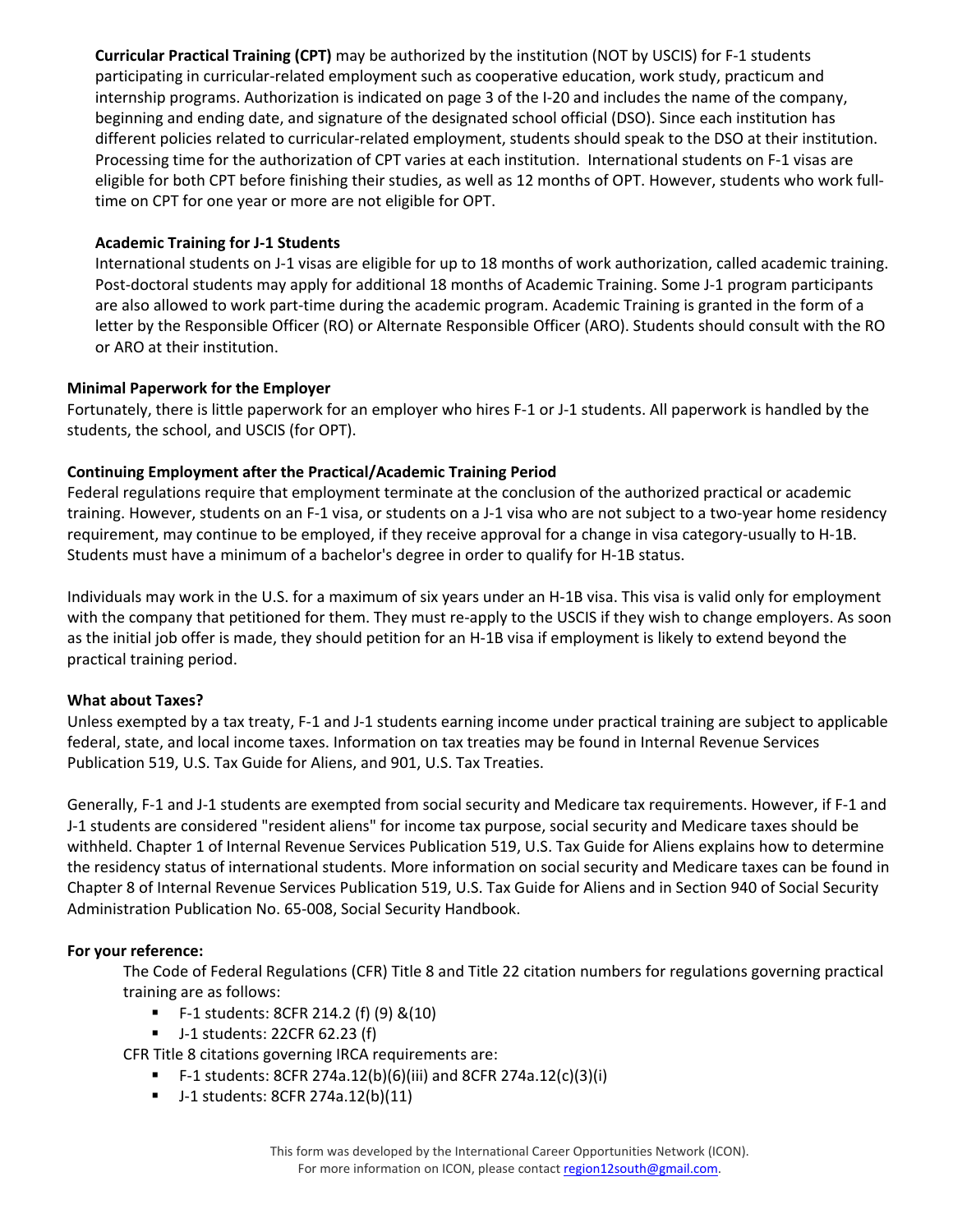#### **Additional Resources**

- **Code of Federal [Regulations](http://www.gpoaccess.gov/cfr/index.html)**
- **SEVP Policy [Guidance](http://www.ice.gov/doclib/sevis/pdf/opt_policy_guidance_04062009.pdf) on OPT**
- **[Information](http://www.ice.gov/sevis/faqs/information_employers_nonimmigrant_students.htm) for Employers**

#### **Frequently Asked Questions**

## **Isn't it illegal to hire international students because they do not have a green card?**

No. Federal regulations permit the employment of international students on F-1 and J-1 visas within certain limits. These visas allow students to work in jobs related to their major field of study. F‐1 students can work on "practical training." J-I students may work on "academic training."

#### Even if it's legal to hire international students, won't it cost a lot of money and involve a lot of paperwork?

No. The only cost to the employer hiring international students is the time and effort to interview and select the best candidate for the job. The international student office handles the paperwork involved in securing the work authorization for F-1 and J-1 students. In fact, a company may save money by hiring international students because the majority of them are exempt from Social Security (FICA) and Medicare tax requirements.

## **How long can international students work in the United States with their student visa?**

F‐1 students are eligible for curricular practical training before completing their studies, as well as an additional 12 months of optional practical training, either before or following graduation, or a combination of the two. Students who complete bachelor's, master's and doctoral degree in STEM field may work for 24 additional months of optional practical training at an E‐Verify employer. However, if they work full‐time for one year or more of curricular practical training, they are not eligible for Optional Practical Training. Students with a J‐1 visa are usually eligible to work up to 18 months following graduation. They may also be eligible to work part‐time during their program of study. The Responsible Officer (RO) or Alternate Responsible Officer (ARO) will evaluate each student's situation to determine the length of time for which they are eligible to work.

## **Don't international students need work authorization before I can hire them?**

No. International students must have the work authorization before they begin actual employment, but not before they are offered employment. In fact, J-1 students must have a written job offer in order to apply for the work authorization. Many F‐1 students will be in the process of obtaining work authorization while they are interviewing for employment. Students can give employers a reasonable estimate of when they expect to receive work authorization.

## **What does the work authorization look like?**

For Optional Practical Training, F‐1 students receive from USCIS an Employment Authorization Document (EAD), a small photo identity card that indicates the dates for which they are permitted to work. For Curricular Practical Training, F‐1 students receive authorization from the school (NOT from CIS) on the back of the student's I‐20. "No Service endorsement is necessary" ‐ per 8CFR 274a.12(b)(6)(iii). J‐1 students receive work authorization in the form of a letter issued by the RO or ARO at their institution.

#### **What if I want to continue to employ international students after their work authorization expires?**

With a bit of planning ahead, an employer can hire international students to continue to work for them in the H-1B visa category for a total of six years (authorization is granted in two three-year periods). The H-1B is a temporary working visa for workers in a "specialty occupation." The application procedure to the USCIS is straightforward. The job must meet two basic requirements:

- 1) The salary must meet the prevailing wage as defined by the Department of Labor
- 2) A bachelor's degree is a minimum normal requirement for the position.